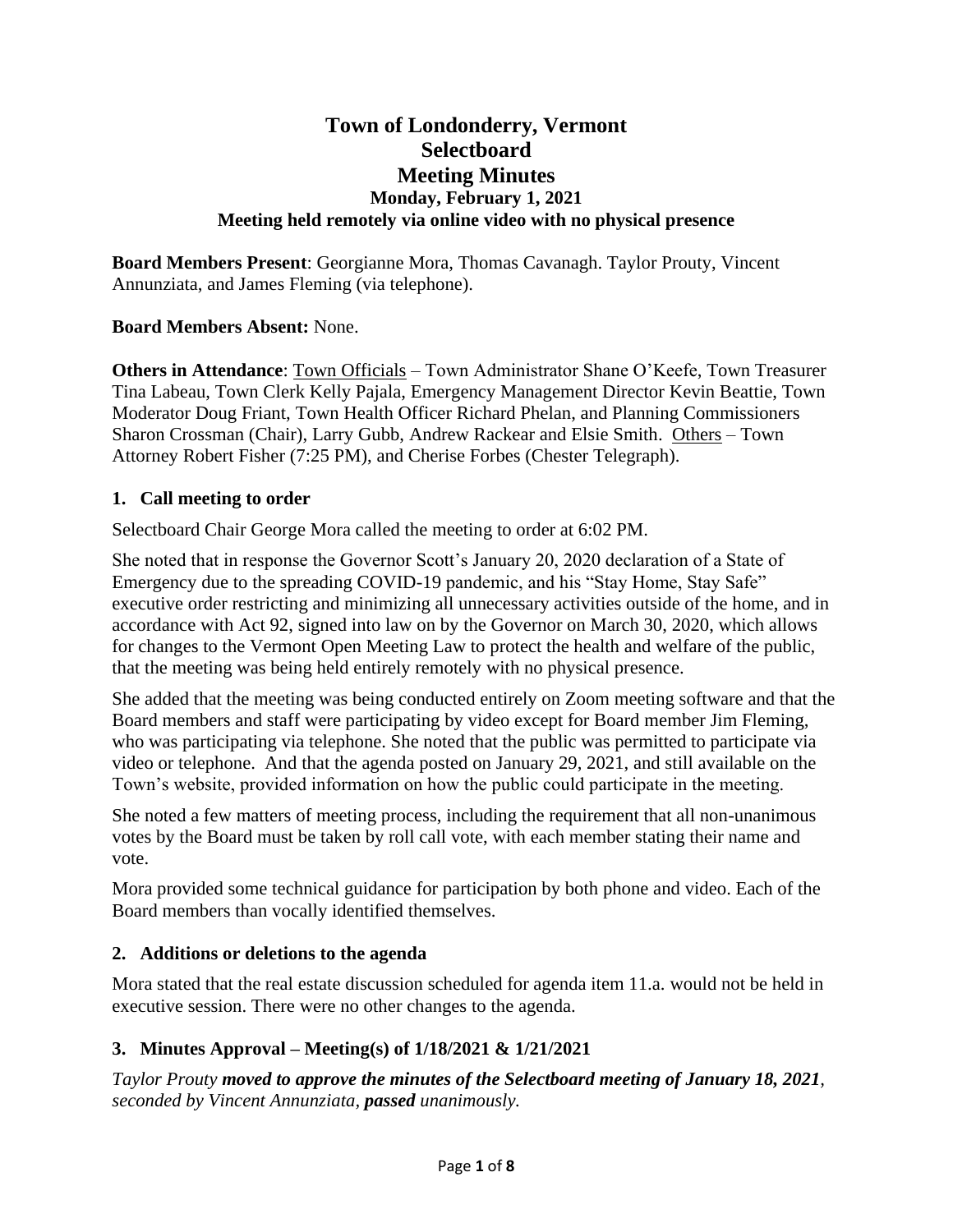*Taylor Prouty moved to approve the minutes of the Selectboard meeting of January 21, 2021, seconded by Vincent Annunziata, passed unanimously.*

# **4. Selectboard Pay Orders**

*Tom Cavanagh moved to approve the pay orders for payroll and accounts payable, seconded by Jim Fleming, passed unanimously.*

#### **5. Announcements/Correspondence**

Sharon Crossman noted that registrations for the 2/3/2021 One Londonderry event with the Vermont Council on Rural Development has surpassed 100.

Kelly Pajala announced that the Taconic and Green School District voting will take place on Town Meeting Day, and ballots will be mailed to Voters per the School Board's decision. Polls will be open from 7:00 AM to 7:00 PM as always, and people can vote early by mailing in or dropping off ballots at the Town Office.

Shane O'Keefe gave a reminder that the Energy Committee has a vacancy, so anyone interested in energy matters as they affect the community should submit a Town committee request form, which can be found on the Selectboard page of the Town website. Phelan expressed his interest in serving on the Committee, and it was recommended that he submit a written notice of interest and possibly attend a meeting of the Energy Committee.

O'Keefe also mentioned the untimely passing of long-time resident and Development Review Board member John Lancaster. Mora added that this is a sad loss for the town.

Correspondence included in the Board's meeting packet was as follows:

- An article from the Chester Telegraph, dated 1/25/2021, on the upcoming One Londonderry community forum.
- A printout of the FY2021 year-to-date budget 12/31/2020.

## **6. Visitors and Concerned Citizens**

#### **a. Meeting with Windham County Sheriff**

Mora welcomed Sheriff Mark Anderson to the meeting and mentioned that the Board was interested in hearing an overview of the various services his office provides. She mentioned the work and recommendations a few years ago of the Policing Committee, which at the time was mostly concerned with break-ins and arson, and not so much traffic enforcement, but that traffic enforcement appears to be the primary concern these days.

Sheriff Anderson introduced himself and noted his 17 years with the Windham County Sheriff's Department (WCSD), and his appointment as Sheriff in 2019. He noted that by statute his department provides the following services:

- Civil process of notices.
- Transport of prisoners to and from court.
- Policing services as it sees fit to address matters affecting the county, towns in the county and other organizations. He noted that the WCSD is the coordinator of the grant-funded Regional Highway Safety Taskforce. He also explained that it also provides contracted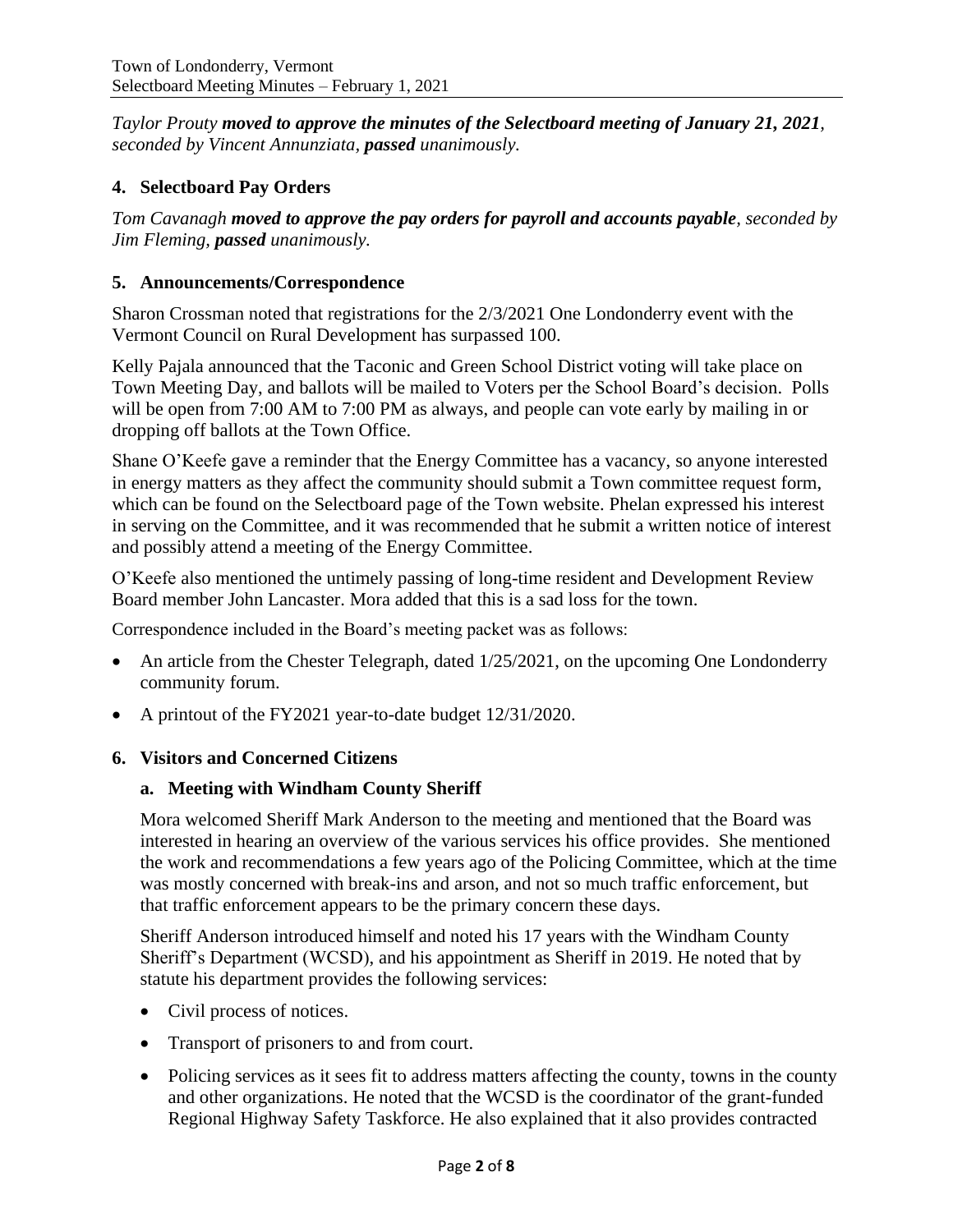services which act to fill the space between the Vermont State Police (VSP) and a fullservice municipal law enforcement agency.

He noted that the contracts can be tailored to the specific needs of the community, and this often includes traffic enforcement, and cost sensitivity tends to drive the services. His traffic control methodology, he explained, involves attention to education, engineering, and enforcement.

Anderson noted that the VSP does an excellent job with traffic enforcement but has limited resources, and the WCSD can step in to augment their services to the degree that communities wish. He mentioned he has also noticed that speeding is an issue in the community and that his department recently deployed a radar feedback cart with a data logger at the request of the Town at no cost, which is a service the Department provides to its contracted communities.

The Sheriff stated that the WCSD currently contract with 3 communities for 40 hours per week, with a full law enforcement presence including E911 response. Both Putney and Westminster have 40 hours positions but they work together due to proximity so they in fact share16 hours per day response between them. Vernon has one officer assigned from 7:00 AM to 3:00 PM. Hours not covered by the WCSD are covered by the VSP, and he noted the very good relationship with the VSP Westminster barracks.

In answer to a question on the extent of the WCSD services, Anderson suggested that smaller contract communities not use the WCSD for more extensive investigations, but instead use the VSP, as the limited WCSD hours can be eaten up by the investigations.

Anderson mentioned that Jamaica has a 20 hour per week contract at this time, and he suggested that if Londonderry wished to use WCSD services there could be contracts for the two towns like the Putney-Westminster model that would allow for greater potential for coverage at a reduced cost. Service rates are \$41/hour for contracts over 2,000 hours per year, and \$52/hour for those under that figure. Jamaica's current contract is \$50,000.

Anderson stated that he would be agreeable to hiring a full-time staff member for the two towns if they are both agreeable as well. He said he feels that 20 hours per week would work well for Londonderry, but he would need some time under contract to determine the best service level. He mentioned that the Town does receive fines if it has relevant ordinances.

There was discussion about radar speed signs, and the WCSD will be looking to purchase more for use by towns in the region. The Town could rely on the ones owned by the WCSD instead of the Town purchasing its own as recently discussed.

Board members thanked Anderson for his time, and he left the meeting at 6:33 PM.

Mora stated that she'd like to explore this matter further as it could enable more reliable policing in the community. Prouty noted that it would cost the Town \$42,640 for 20 hours per week of a shared officer at \$41/hour, and Mora noted that it could even be less. Joining with Jamaica would generate a savings of upwards of \$12,000 Prouty noted stated.

Cavanagh that the VSP contract used to be budgeted at \$86,000. O'Keefe added that he had spoken to the VSP barracks commander and there continues to be uncertainty on their ability to provided contracted services to the Town in the future.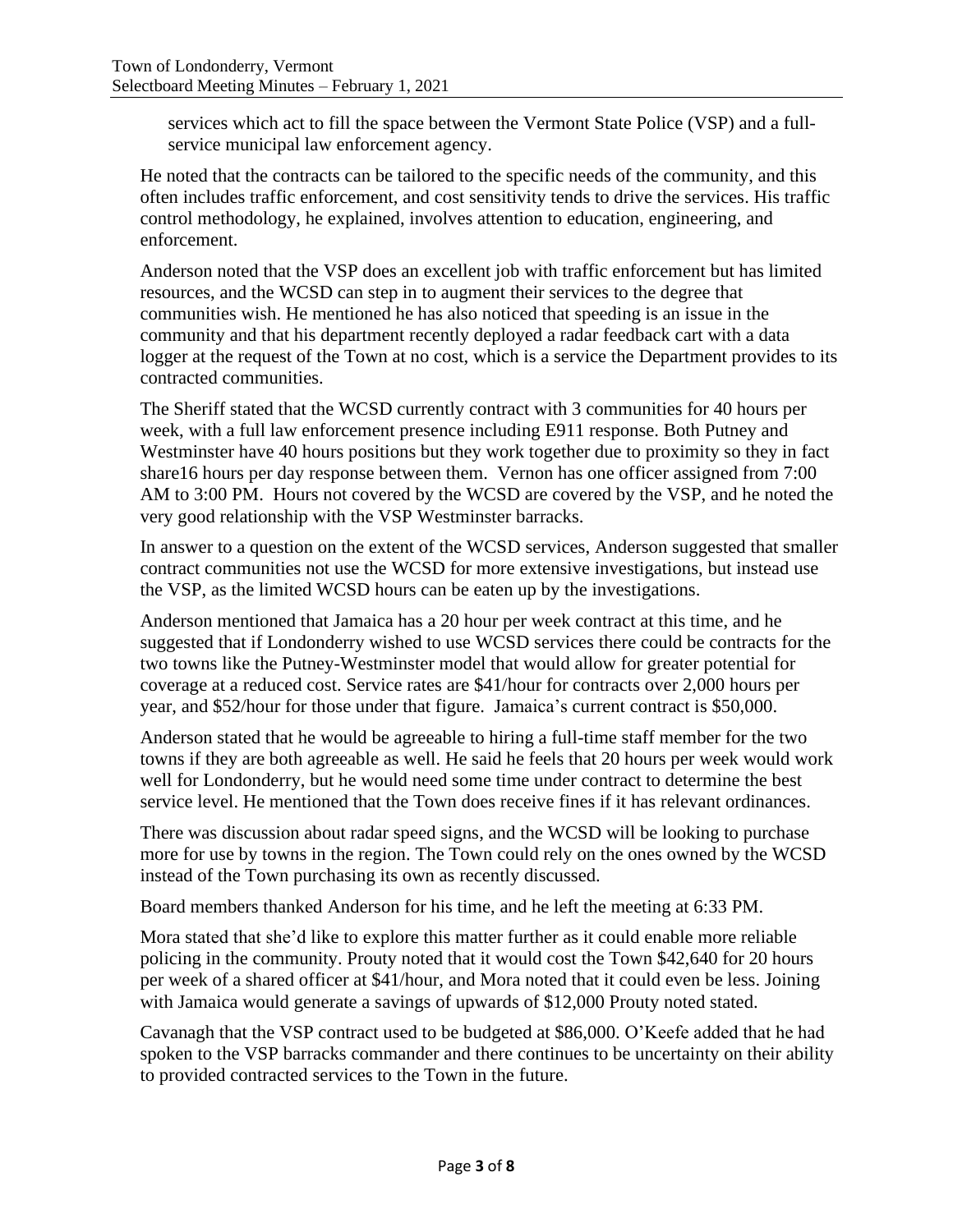Mora mentioned that she would contact her counterpoint in Jamaica to discuss policing options with the WCSD and find out if they are satisfied with the services provided.

## **7. Town Officials Business**

#### **a. Emergency Management Director – COVID-19 response updates**

Kevin Beattie mentioned that there is no report, but that those 75 and older are now eligible to receive vaccinations and that Neighborhood Connections is available to help people to sign up for this, as is Beattie himself.

## **b. Board of Listers – Annual certificate of no appeals/suits [32 VSA 4155]**

Tina Labeau spoke about this briefly and noted that Sandra Clark stated she has been a Lister for 20 years and has had no appeals over that time.

*Tom Cavanagh moved that the Board approve and sign the annual Certificate of No Appeal or Suit Pending, seconded by Taylor Prouty, passed unanimously.*

#### **8. Transfer Station/Solid Waste Management**

#### **a. Updates**

Esther Fishman suggested that the Board may wish to consider reopening the take-it or leaveit shed one day per week and has said that Candy Bliss is agreeable to monitor its use.

She mentioned that the facility recertification is final and is valid through 2030 is on file at the Town Office.

She also spoke to the Board about the interest of Hunter Excavating in taking the Town's brush, leaf and yard waste, and all of the wood in the stump dump. The company would prefer to handle the stump dump work at the site. There was also interest in the collected food scraps which could help the mulching process. Food scrap collection funding grants would possibly need to be adjusted if this possible arrangement with the company takes shape. Savings to the Transfer Station could be \$10,000 with this food scrap collection change. Additional savings are to management efforts and wear and tear on heavy equipment. Where and how this operation would take place – at the Transfer Station versus the property owner's property on Derry Woods Road – was discussed, and impacts at each location were considered. It was recommended that Fishman request that the company provide a detailed proposal and operations plan for consideration by the Board.

The VTrans road signs are still on order and she'll continue to push to get them up.

## **b. Consider temporary facility closure on Sundays**

Regarding the part-time Sunday position, for which the Board received notice at the last meeting was being vacated, Cavanagh noted that one of the backup employees was willing to do the Sunday work subject to an hourly wage increase for this and his coverage work, which would obviate the need to close on Sundays.

Vincent Annunziata suggested it was not unreasonable to close on Sundays. Prouty suggested closing another day in order to stay open on Sundays.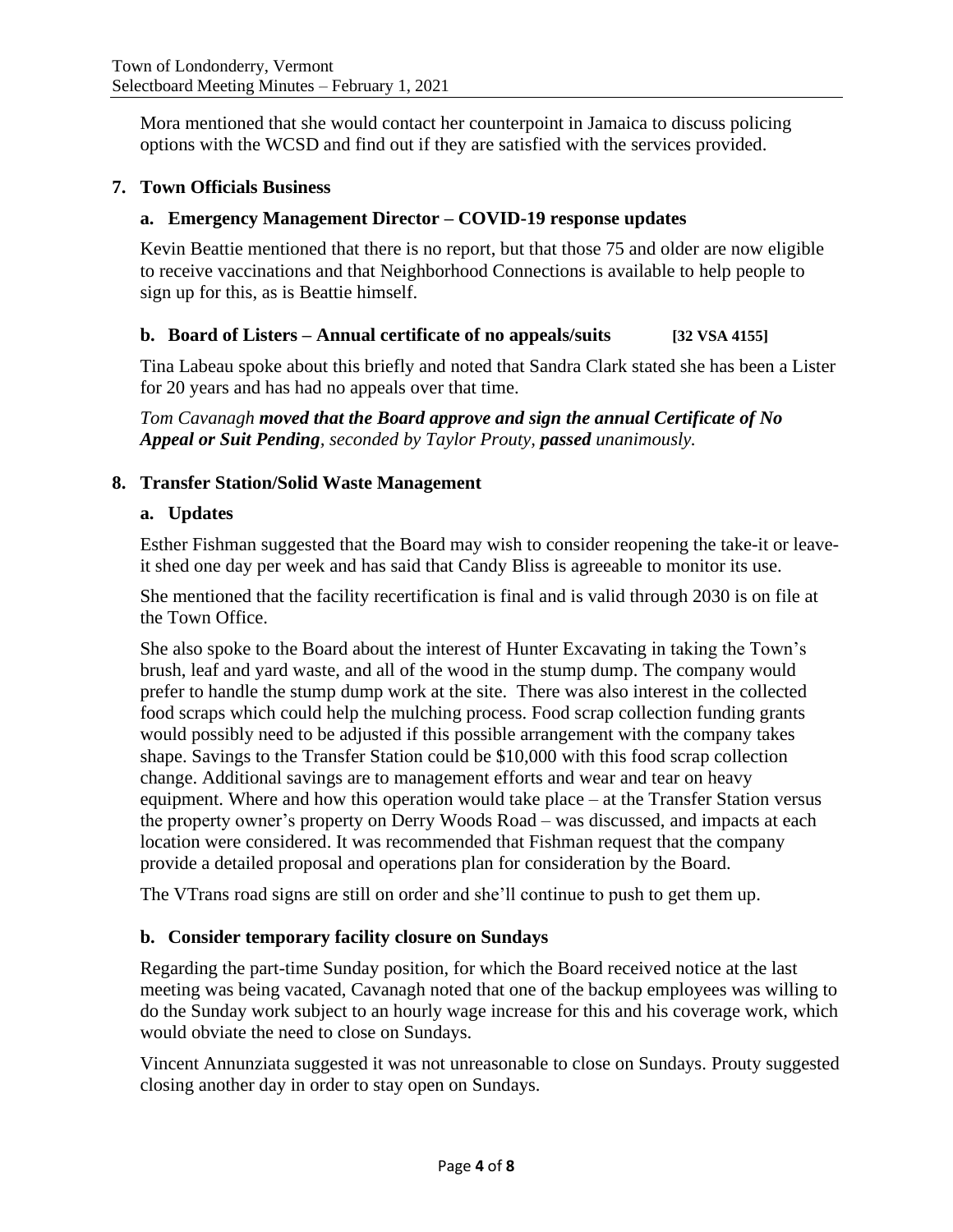Cavanagh will speak to the backup employee about the desired wage rate, and the Board may need to hold a special meeting on this matter later in the week.

#### **9. Roads and Bridges**

#### **a. Updates**

Prouty mentioned that bulk vehicle fuel had been delivered, and that the remaining salt in the budget is soon to be delivered, and salt usage overall is up so supply at the end of the season will be down.

He also noted the following usage for the month of January 2021:

 $Salt - 300$  tons  $Sand - 930$  yards Vehicle Fuel – 1,998.9 gallons Heating fuel (gallons): Town Office Generator - 5, Transfer Station - 131.5

#### **b. Discuss special weight limits for highways and bridges [23 VSA 1400b & 1400c]**

By February 10 each year the Town must declare to VTrans whether it wished to establish special weight limits on Town highways. Prouty noted that the Town has not made it a practice to post its roads and suggested that there be no new weight limits as long as drivers continue to be responsible.

It was agreed to pass over making any decisions to establish special weight limits for Town highways and bridges.

#### **c. Consider application(s) for excess vehicle weight permits [23 VSA 1400a]**

The Board reviewed an overweight permit application, and it was noted that the applicable fee was paid and insurance certificate received.

*Taylor Prouty moved to move to approve the excess weight permit for Newport Sand & Gravel Co., Inc. / Carroll Concrete Co., Inc., seconded by Vincent Annunziata, passed unanimously.*

It was agreed that the Town Administrator can sign the overweight permits on behalf of the Board.

#### **10. Old Business**

## **a. Discuss special Town Meeting on retail cannabis sales and local option tax**

Mora spoke about the interest of a citizen to have a vote at the regular Town Meeting to authorize the retail sale of cannabis and noted that the Town Meeting was recently rescheduled to May in order to allow for a floor vote to be held outside if possible. The issue with the cannabis vote, she explained, is that it must be done by Australian ballot and to hold a regular in-person floor vote at one location while balloting was taking place at a different location would prove extremely difficult. She explained that she had spoken with the citizen, Emmet Dunbar, about this and the possibility of holding a special Town Meeting in the summer, but there appears to be an urgency on Dunbar's part due to an interest in the limited number of licenses for integrated facilities and an early vote would put the town in a better position to attract one of them.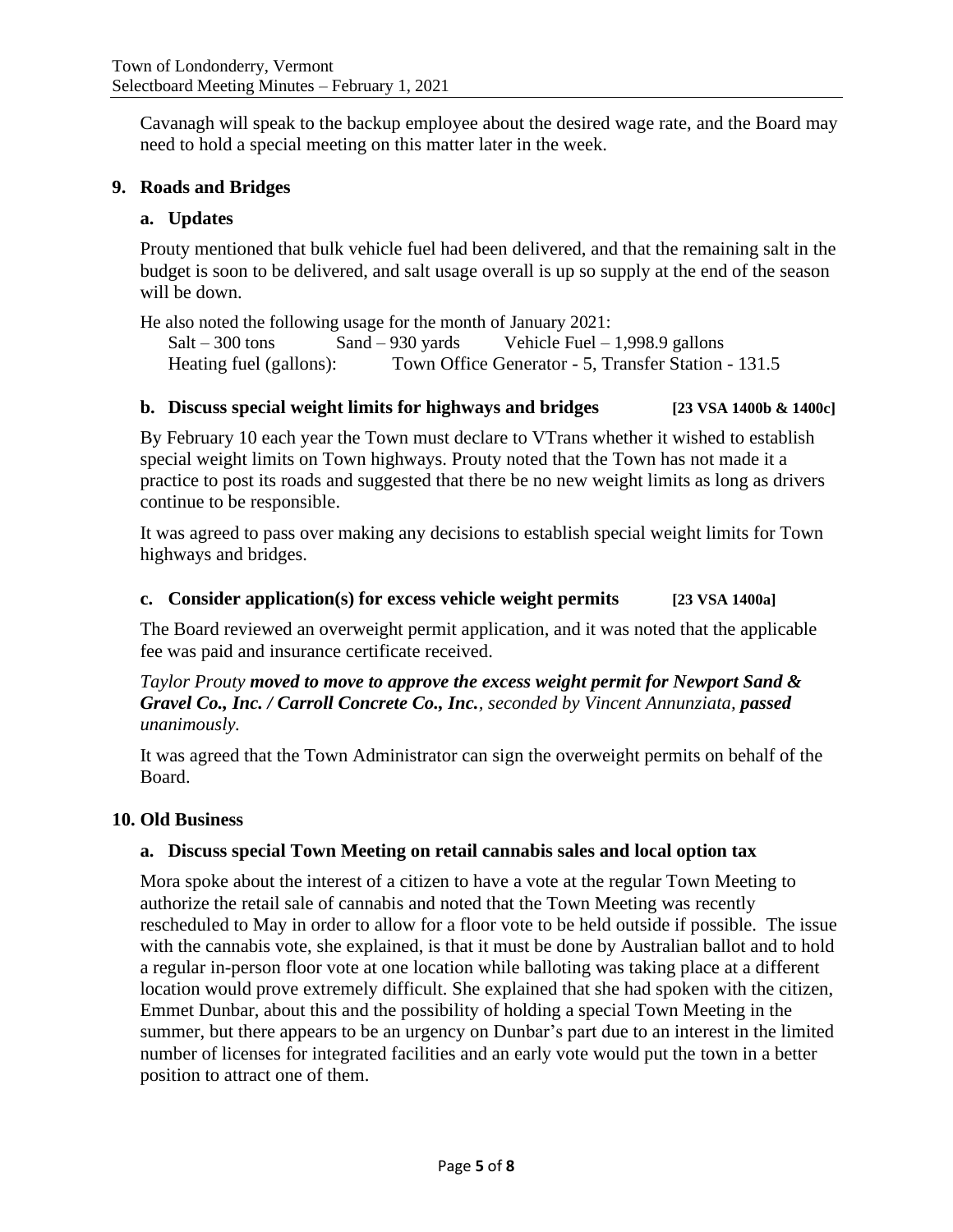She suggested setting a meeting for some time in April, and added that the Vermont League of Cities and Towns has recommended looking at a number of impacts of retail cannabis in preparation for such a vote, and asked that O'Keefe and Pajala work with her on that.

Dunbar raised several issues and recommendation with the process of holding a special Town Meeting vote on this matter, and urged the Board to hold a Town Meeting vote as soon as possible. There was some discussion that the need to adopt a local option tax in order to benefit from the taxation of local retail cannabis sales.

Pajala recommended having more than one formal informational meeting prior to a special Town Meeting on this matter. There was discussion about the types of retail cannabis entities that can be voted on: either retail or integrated facilities, or both.

Mora stated that the Board would set a special Town Meeting date at the next regular Board meeting, in two weeks.

## **b. Discuss Water/Wastewater project and Pingree Park**

Mora noted that currently a wastewater feasibility of the two villages is underway and in a very preliminary engineering report Pingree Park is shown as a possible site for a wastewater system. She noted that the Parks Board has submitted a letter voicing opposition to the use of the park for this purpose.

O'Keefe provided some background and clarified that the Town received a grant of \$32,000 to study solutions for water and wastewater limitations in the villages, noting that there is an economic standstill in the villages due to the inability of businesses to expand in any significant way. With Pingree Park as one of the solution sites, the project working group felt that the Parks Board should be consulted as early as possible. The question for the Selectboard at this time he noted is whether the engineer should continue doing the engineering work to consider Pingree park or not.

Crossman added that the villages were looked at by the engineering consultant end-to-end and mapped the adequacy of soils, and noted that there are additional site review steps such as borings to complete the site ratings.

Cavanagh brought up that the project was looking at wastewater facilities that would handle up to 6,500 gallons per day, and that it would take 8 such sites to address the 55,000 gallons per day needs in the north village area. He also brought up the potential for disruption to Pingree Park by placing temporary test pits there. Crossman noted that the project is continuing to look for adequate sites.

There was a brief discussion about the deed restrictions on the property.

Fleming stated that he thought it was a horrible idea to site a wastewater system at the park.

Mora acknowledged that without workable wastewater treatment the future of the villages is in real jeopardy, and having such systems are vital, but noted that Pingree Park is a beautiful recreation resource that many have worked so hard to get it to where it is today and putting a wastewater system there would be a misuse of the property.

There was a brief discussion about the prohibitive cost and permitting complexity of establishing single large facilities in each village.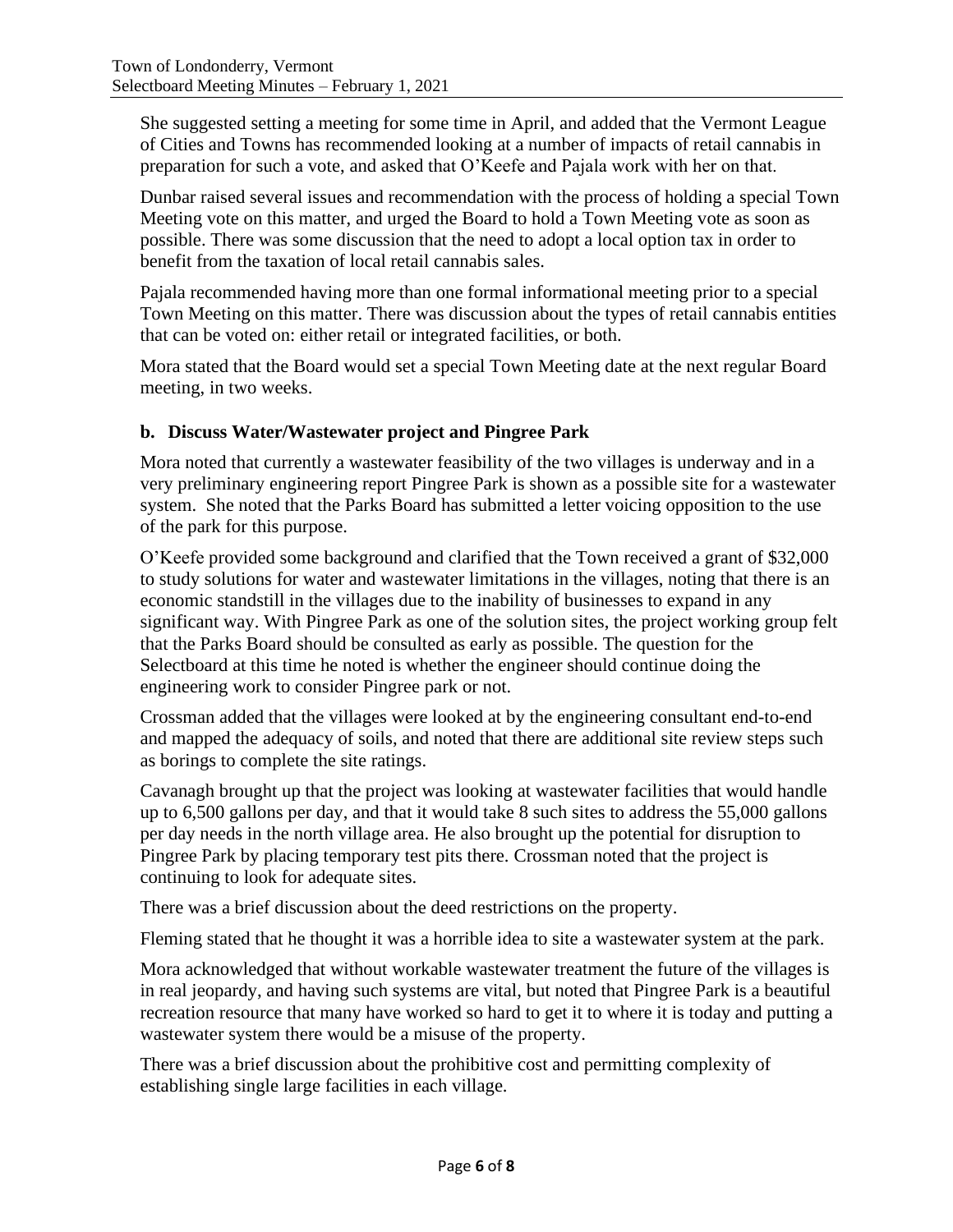Crossman clarified that the working group has looked at a number of properties and continues this effort as it will take several sites to accommodate the needs of each village.

Pajala, speaking as a member of the Parks Board, stated that the Parks Board would not like to see engineering efforts continue that involve Pingree Park as indicated in their letter to the Selectboard.

Mora clarified that the question before the Board is not whether to put a septic system in Pingree Park, it is that in a group of sites potentially suitable for a wastewater system should we continue to consider Pingree Park or take it off the table.

Annunziata stated that he did not think the park should be considered at all. And Fleming questioned using any further funds on a site, and that it should be taken off the list.

## *George Mora moved to ask the engineering initiative to take Pingree Park off the table as a potential location for a community wastewater system, seconded by Jim Fleming, passed unanimously.*

Pajala thanked the Board for considering the Parks Board's concerns and said that the Parks Board is not unsupportive of looking at wastewater initiatives in the villages in general. Board members thanks the Parks Board for its letter.

# **c. Review draft 2021 Town Meeting Warning [17 VSA 2641 & 2642]**

O'Keefe pointed out that the Warning draft includes changes made at the last Board meeting, and highlights the inclusion of the Phoenix Fire Company in the appropriations and wording in the two new reserve funds clarifying that they would be funded at future Town Meetings and not this one.

Due to Town Meeting having been rescheduled, and the ongoing discussion and research on several of the articles, it was agreed that no decision needed to be made and the matter was passed over.

## **11. New Business**

## **a. The negotiating or securing of real estate purchase or lease options**

Mora explained that she had been contacted by the Planning Commission Chair about a piece of property in South Londonderry village that had gone on the market which was one of the properties being considered for the wastewater study, and had inquired how the Town would go about considering its purchase. She mentioned she had spoken with O'Keefe about it and it was agreed to put in on the agenda and it was originally thought that an executive session was appropriate. The Town is going to need locations for wastewater solutions she added.

Crossman noted that the property, like all those in the study, was in the early stages of consideration. As it was on the market whether she felt it would be prudent to see if the Town could discuss its potential for acquisition.

Cavanagh raised that the property is on the National Register of Historic Places and required archaeological studies could be expensive and prevent its intended use. Pajala added that if there is federal funding involved then the Nation Register classification takes on greater importance.